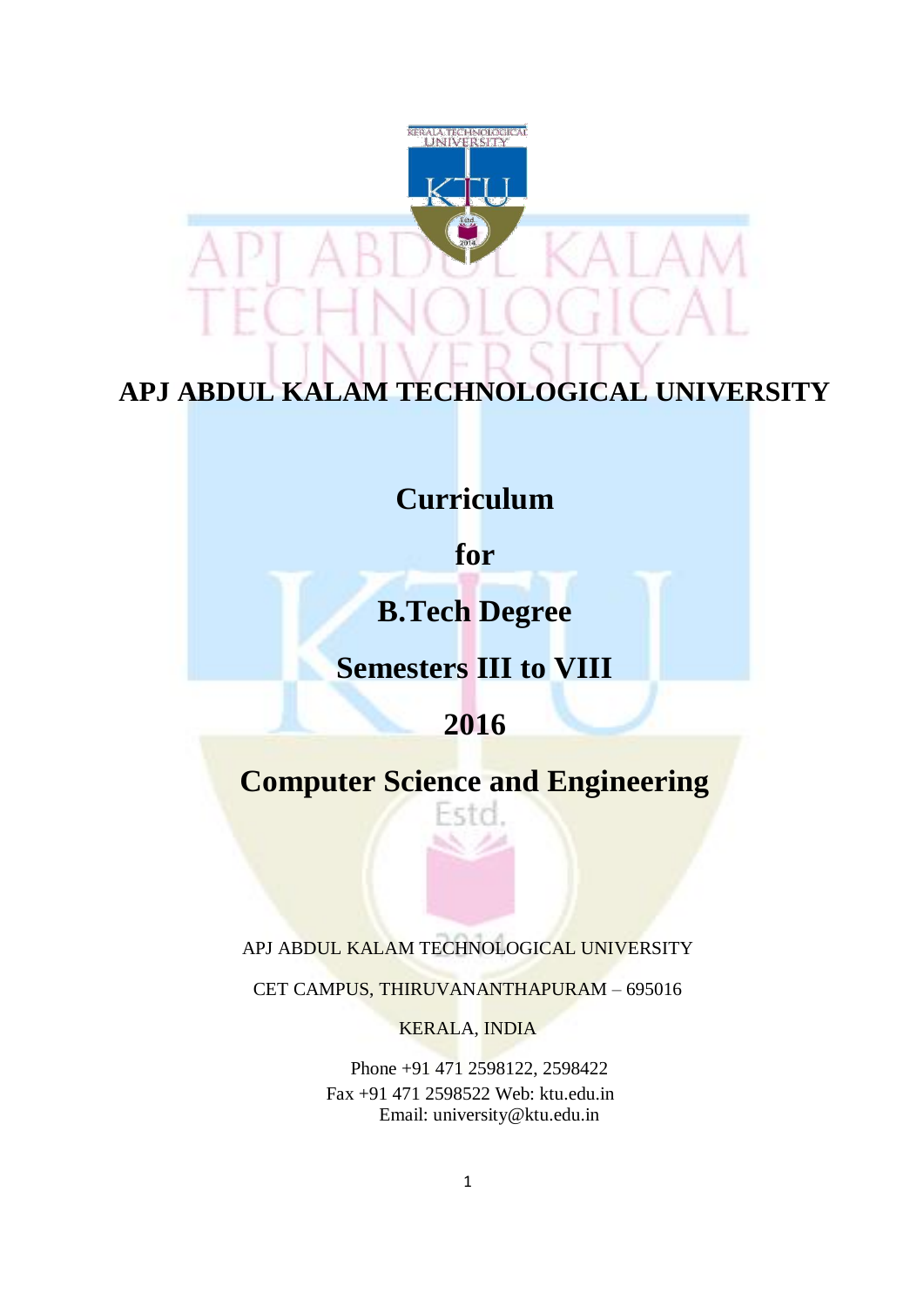#### SEMESTER - 3

| <b>Course</b><br>Code  | <b>Course Name</b>                                                               | L-T-P                       | <b>Credits</b> | Exam<br><b>Slot</b> |
|------------------------|----------------------------------------------------------------------------------|-----------------------------|----------------|---------------------|
| MA201                  | Linear Algebra & Complex<br>Analysis                                             | $3 - 1 - 0$                 | 4              | A                   |
| <b>CS201</b>           | <b>Discrete Computational</b><br><b>Structures</b>                               | $3 - 1 - 0$                 | 4              | B                   |
| CS203                  | Switching Theory and Logic<br>Design                                             | $3 - 1 - 0$                 |                | С                   |
| <b>CS205</b>           | <b>Data Structures</b>                                                           | $3 - 1 - 0$                 | $\overline{4}$ | D                   |
| <b>CS207</b>           | <b>Electronics Devices &amp; Circuits</b>                                        | $3 - 0 - 0$                 | 3              | E                   |
| HS210/<br><b>HS200</b> | <b>Life Skills/Business Economics</b>                                            | $2 - 0 - 2/$<br>$3 - 0 - 0$ | 3              | F                   |
| CS231                  | Data Structures Lab                                                              | $0 - 0 - 3$                 | 1              | S                   |
| CS233                  | <b>Electronics Circuits Lab</b>                                                  | $0 - 0 - 3$                 |                | Т                   |
|                        | <b>Cumulative Credits=71</b><br><b>Total Credits = 24</b><br><b>Hours: 28/29</b> |                             |                |                     |

### SEMESTER - 4

| <b>Course</b>                                                                   | <b>Course Name</b>                                                                     | $L - T - P$                 | <b>Credits</b> | <b>Exam Slot</b> |
|---------------------------------------------------------------------------------|----------------------------------------------------------------------------------------|-----------------------------|----------------|------------------|
| Code                                                                            |                                                                                        |                             |                |                  |
| <b>MA202</b>                                                                    | <b>Probability Distributions,</b><br><b>Transforms and Numerical</b><br><b>Methods</b> | $3 - 1 - 0$                 | 4              | A                |
| <b>CS202</b>                                                                    | <b>Computer Organization and</b><br>Architecture                                       | $3 - 1 - 0$                 | $\overline{4}$ | B                |
| <b>CS204</b>                                                                    | <b>Operating Systems</b>                                                               | $3 - 1 - 0$                 | $\overline{4}$ | $\mathsf{C}$     |
| <b>CS206</b>                                                                    | <b>Object Oriented Design and</b><br>Programming                                       | $2 - 1 - 0$                 | 3              | D                |
| <b>CS208</b>                                                                    | <b>Principles of Database Design</b>                                                   | $2 - 1 - 0$                 | 3              | E                |
| HS210/<br><b>HS200</b>                                                          | <b>Life Skills/Business Economics</b>                                                  | $2 - 0 - 2/$<br>$3 - 0 - 0$ | 3              | F                |
| <b>CS232</b>                                                                    | Free and Open Source Software<br>Lab                                                   | $0 - 0 - 3$                 |                | S                |
| CS234                                                                           | <b>Digital Systems Lab</b>                                                             | $0 - 0 - 3$                 |                |                  |
| <b>Cumulative Credits=94</b><br><b>Total Credits = 23</b><br><b>Hours 28/27</b> |                                                                                        |                             |                |                  |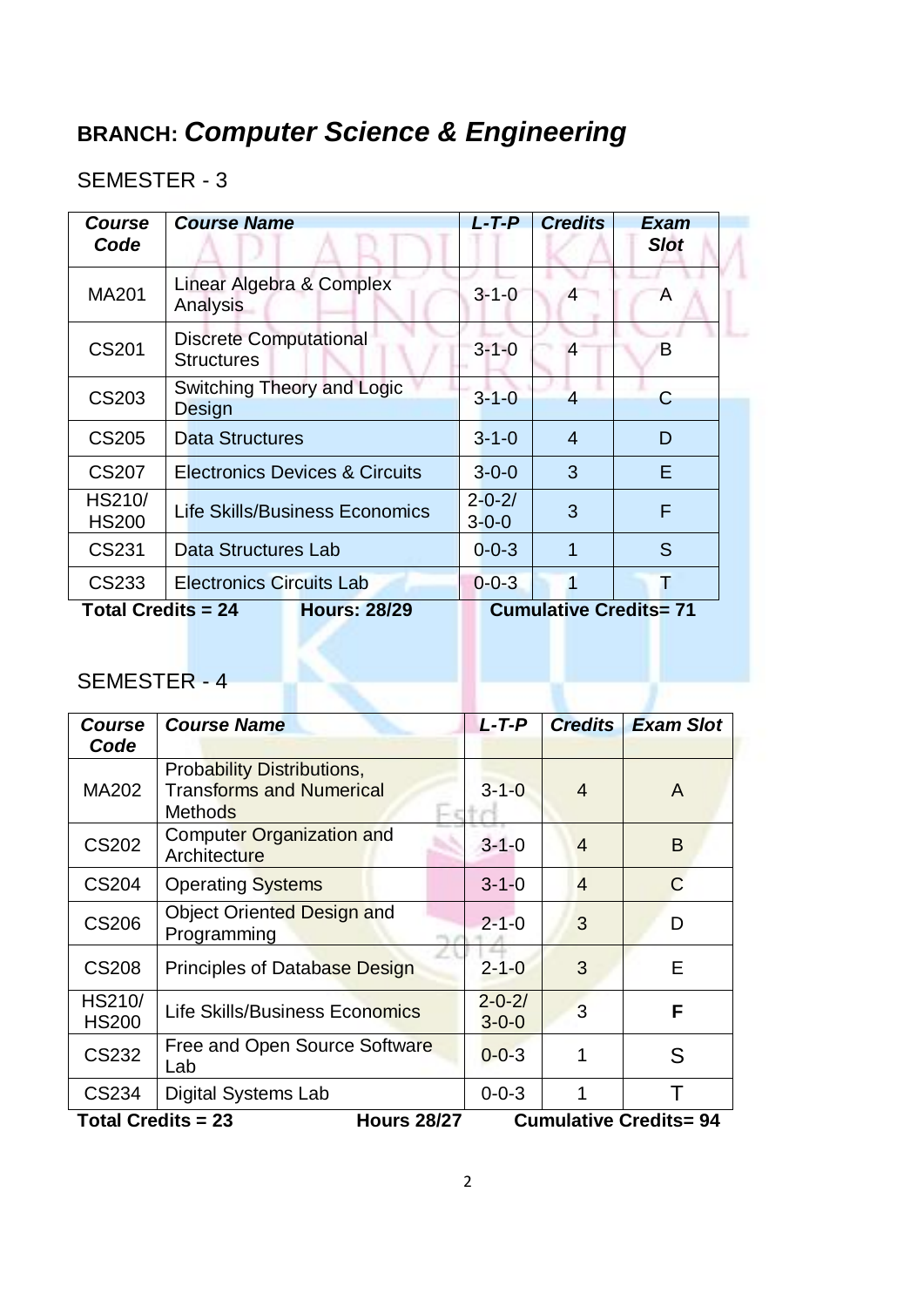| <b>SEMESTER - 5</b>                                                             |                                                |             |                |                            |  |  |
|---------------------------------------------------------------------------------|------------------------------------------------|-------------|----------------|----------------------------|--|--|
| <b>Course</b><br>Code                                                           | <b>Course Name</b>                             | $L$ -T-P    | <b>Credits</b> | <b>Exam</b><br><b>Slot</b> |  |  |
| <b>CS301</b>                                                                    | <b>Theory of Computation</b>                   | $3 - 1 - 0$ | $\overline{4}$ | A                          |  |  |
| CS303                                                                           | <b>System Software</b>                         | $2 - 1 - 0$ | 3              | B                          |  |  |
| <b>CS305</b>                                                                    | Microprocessors and<br><b>Microcontrollers</b> | $2 - 1 - 0$ | 3              | $\mathsf C$                |  |  |
| <b>CS307</b>                                                                    | Data Communication                             | $3 - 0 - 0$ | 3              | D                          |  |  |
| <b>CS309</b>                                                                    | <b>Graph Theory and Combinatorics</b>          | $2 - 0 - 2$ | 3              | Е                          |  |  |
|                                                                                 | Elective 1                                     | $3 - 0 - 0$ | 3              | F                          |  |  |
| <b>CS341</b>                                                                    | <b>Design Project</b>                          | $0 - 1 - 2$ | $\overline{2}$ | S                          |  |  |
| CS331                                                                           | <b>System Software Lab</b>                     | $0 - 0 - 3$ | 1              | T                          |  |  |
| CS333                                                                           | <b>Application Software</b><br>Development Lab | $0 - 0 - 3$ | 1              | $\cup$                     |  |  |
| <b>Total Credits = 23</b><br><b>Cumulative Credits= 117</b><br><b>Hours: 29</b> |                                                |             |                |                            |  |  |

SEMESTER - 5

ste

| Elective 1 | 1. CS361 | <b>Soft Computing</b> |
|------------|----------|-----------------------|
|------------|----------|-----------------------|

- 2. CS363 Signals and Systems
- 3. CS365 Optimization Techniques
- 4. CS367 Logic for Computer Science
- 5. CS369 Digital System Testing & Testable Design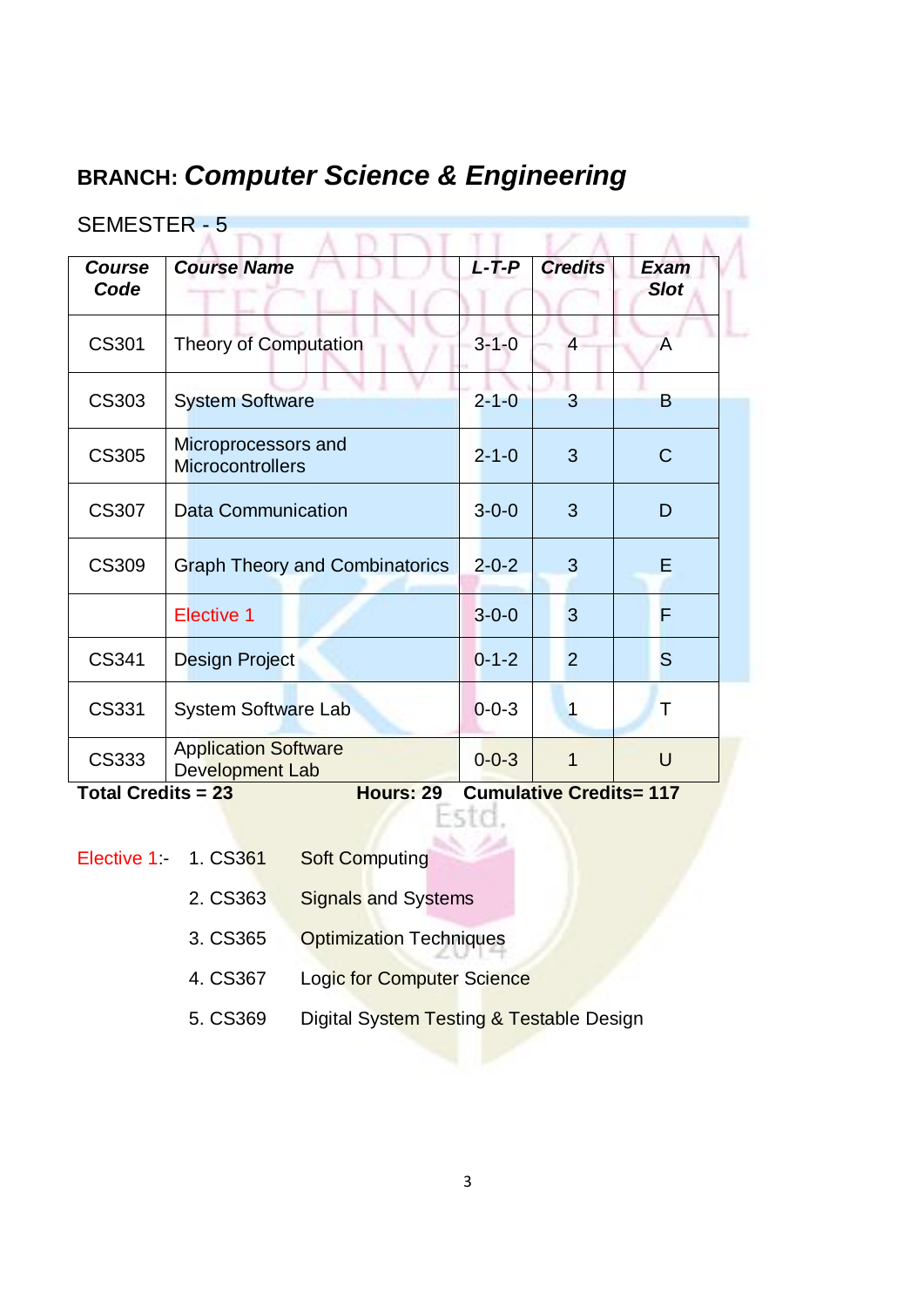#### SEMESTER - 6

| <b>Course</b><br>Code                                               | <b>Course Name</b>                             | $L$ -T-P    | <b>Credits</b> | <b>Exam Slot</b> |
|---------------------------------------------------------------------|------------------------------------------------|-------------|----------------|------------------|
|                                                                     |                                                |             |                |                  |
| <b>CS302</b>                                                        | Design and Analysis of Algorithms              | $3 - 1 - 0$ | 4              | A                |
| <b>CS304</b>                                                        | <b>Compiler Design</b>                         | $3 - 0 - 0$ | 3              | B                |
| <b>CS306</b>                                                        | <b>Computer Networks</b>                       | $3 - 0 - 0$ | 3              | $\mathsf C$      |
| <b>CS308</b>                                                        | Software Engineering and Project<br>Management | $3 - 0 - 0$ | 3              | D                |
| <b>HS300</b>                                                        | <b>Principles of Management</b>                | $3 - 0 - 0$ | 3              | Ε                |
|                                                                     | <b>Elective 2</b>                              | $3 - 0 - 0$ | 3              | F                |
| CS332                                                               | Microprocessor Lab                             | $0 - 0 - 3$ | $\overline{1}$ | S                |
| CS334                                                               | <b>Network Programming Lab</b>                 | $0 - 0 - 3$ | 1              | Т                |
| <b>CS352</b>                                                        | <b>Comprehensive Exam</b>                      | $0 - 1 - 1$ | $\overline{2}$ | U                |
| <b>Cumulative Credits= 140</b><br>Total Credits = $23$<br>Hours: 27 |                                                |             |                |                  |

#### Elective 2:-

- 1. CS362 Computer Vision
- 2. CS364 Mobile Computing
- 3. CS366 Natural Language Processing
- 4. CS368 Web Technologies
- 5. CS372 High Performance Computing

14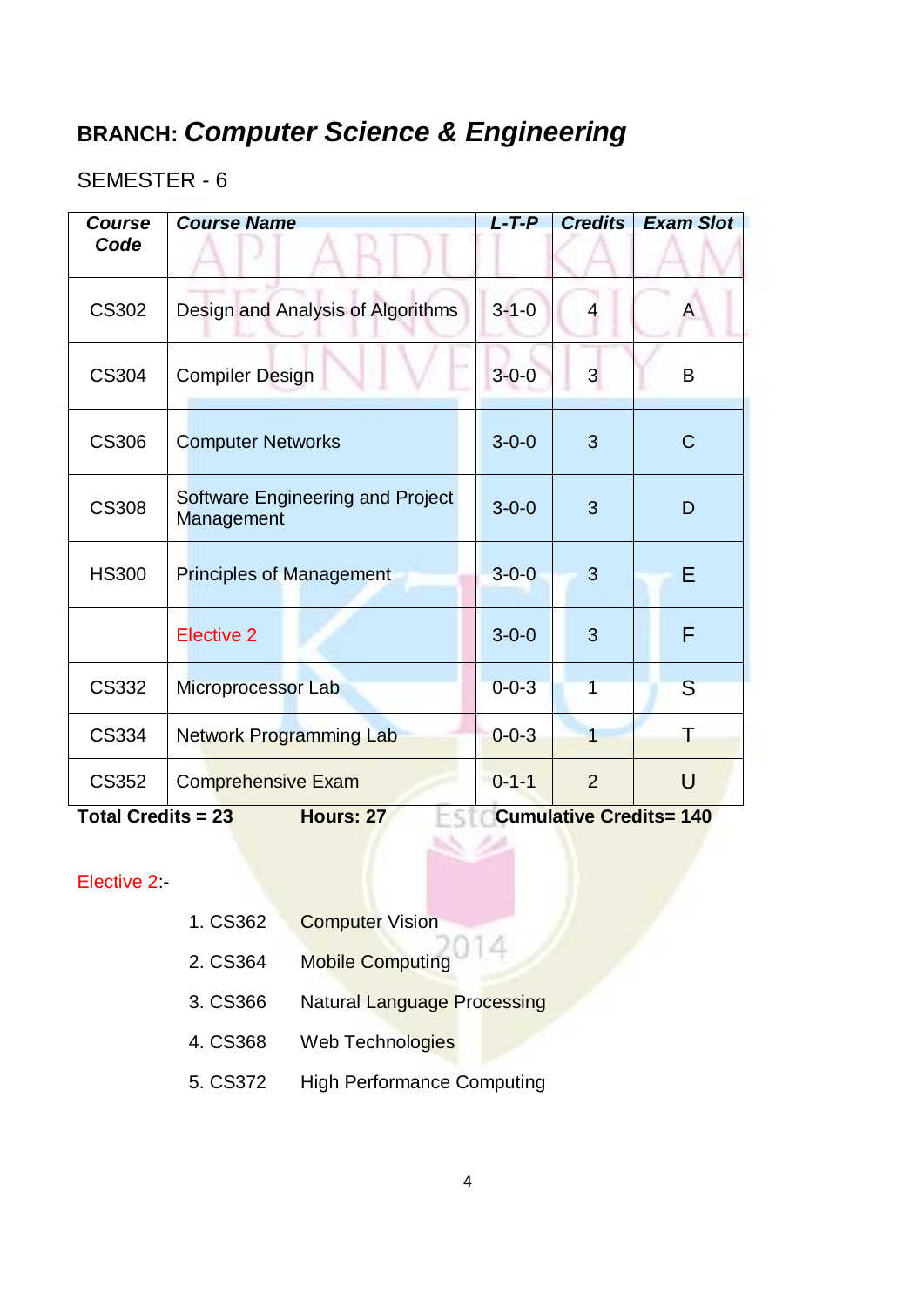#### SEMESTER - 7

| <b>Course</b><br>Code | <b>Course Name</b>                                                  | L-T-P       | <b>Credits</b> | <b>Exam Slot</b> |
|-----------------------|---------------------------------------------------------------------|-------------|----------------|------------------|
| CS401                 | <b>Computer Graphics</b>                                            | $4 - 0 - 0$ | 4              | $\overline{A}$   |
| CS403                 | <b>Programming Paradigms</b>                                        | $3 - 0 - 0$ | 3              | <sub>B</sub>     |
| CS405                 | <b>Computer System Architecture</b>                                 | $3 - 0 - 0$ | 3              | $\mathsf{C}$     |
| <b>CS407</b>          | <b>Distributed Computing</b>                                        | $3 - 0 - 0$ | 3              | D                |
| CS409                 | <b>Cryptography and Network</b><br><b>Security</b>                  | $3 - 0 - 0$ | 3              | E                |
|                       | Elective 3                                                          | $3 - 0 - 0$ | 3              | F                |
| CS451                 | <b>Seminar &amp; Project Preliminary</b>                            | $0 - 1 - 4$ | 2              | S                |
| CS431                 | <b>Compiler Design Lab</b>                                          | $0 - 0 - 3$ | 1              | T                |
|                       | Total Credits = $22$<br><b>Cumulative Credits= 162</b><br>Hours: 27 |             |                |                  |

#### Elective 3:-

| 1. CS461 | <b>Computational Geometry</b>   |
|----------|---------------------------------|
| 2. CS463 | <b>Digital Image Processing</b> |
| 3. CS465 | <b>Bio Informatics</b>          |
| 4. CS467 | <b>Machine Learning</b>         |
| 5. CS469 | <b>Computational complexity</b> |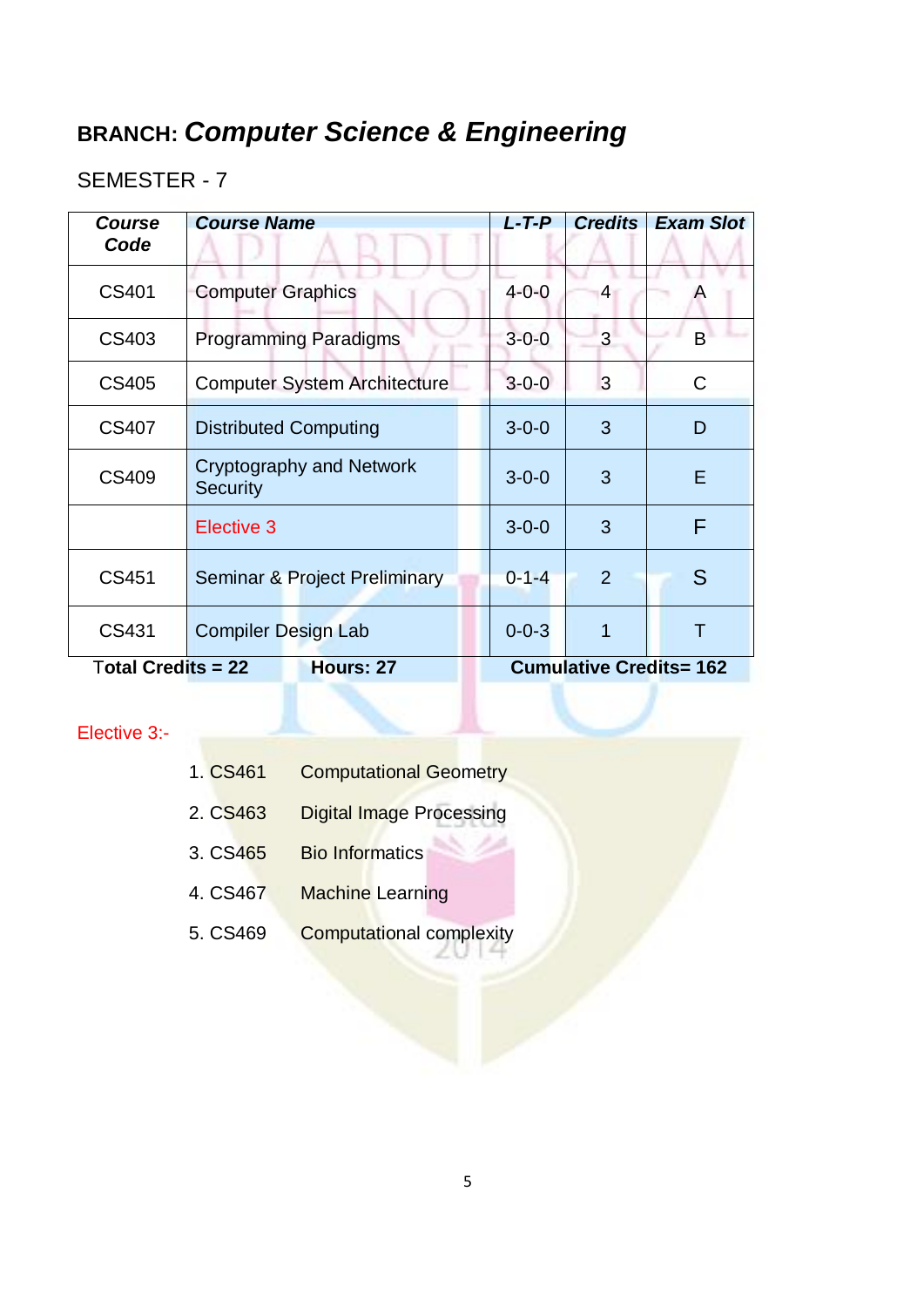| <b>SEMESTER - 8</b>   |                                                                          |             |                |                  |
|-----------------------|--------------------------------------------------------------------------|-------------|----------------|------------------|
| <b>Course</b><br>Code | <b>Course Name</b>                                                       | $L$ -T-P    | <b>Credits</b> | <b>Exam Slot</b> |
| CS402                 | Data Mining and Ware Housing                                             | $3 - 0 - 0$ | 3              | A                |
| CS404                 | <b>Embedded Systems</b>                                                  | $3 - 0 - 0$ | 3              | B                |
|                       | Elective 4                                                               | $3 - 0 - 0$ | 3              | C                |
|                       | Elective 5 (Non Departmental)                                            | $3 - 0 - 0$ | 3              | D                |
| CS492                 | Project                                                                  |             | 6              | S                |
|                       | <b>Cumulative Credits= 180</b><br><b>Total Credits = 18</b><br>Hours: 30 |             |                |                  |

#### Elective 4:-

- 1. CS462 Fuzzy Set Theory and Applications
- 2. CS464 Artificial Intelligence
- 3. CS466 Data Science
- 4. CS468 Cloud Computing
- 5. CS472 Principles of Information Security

2014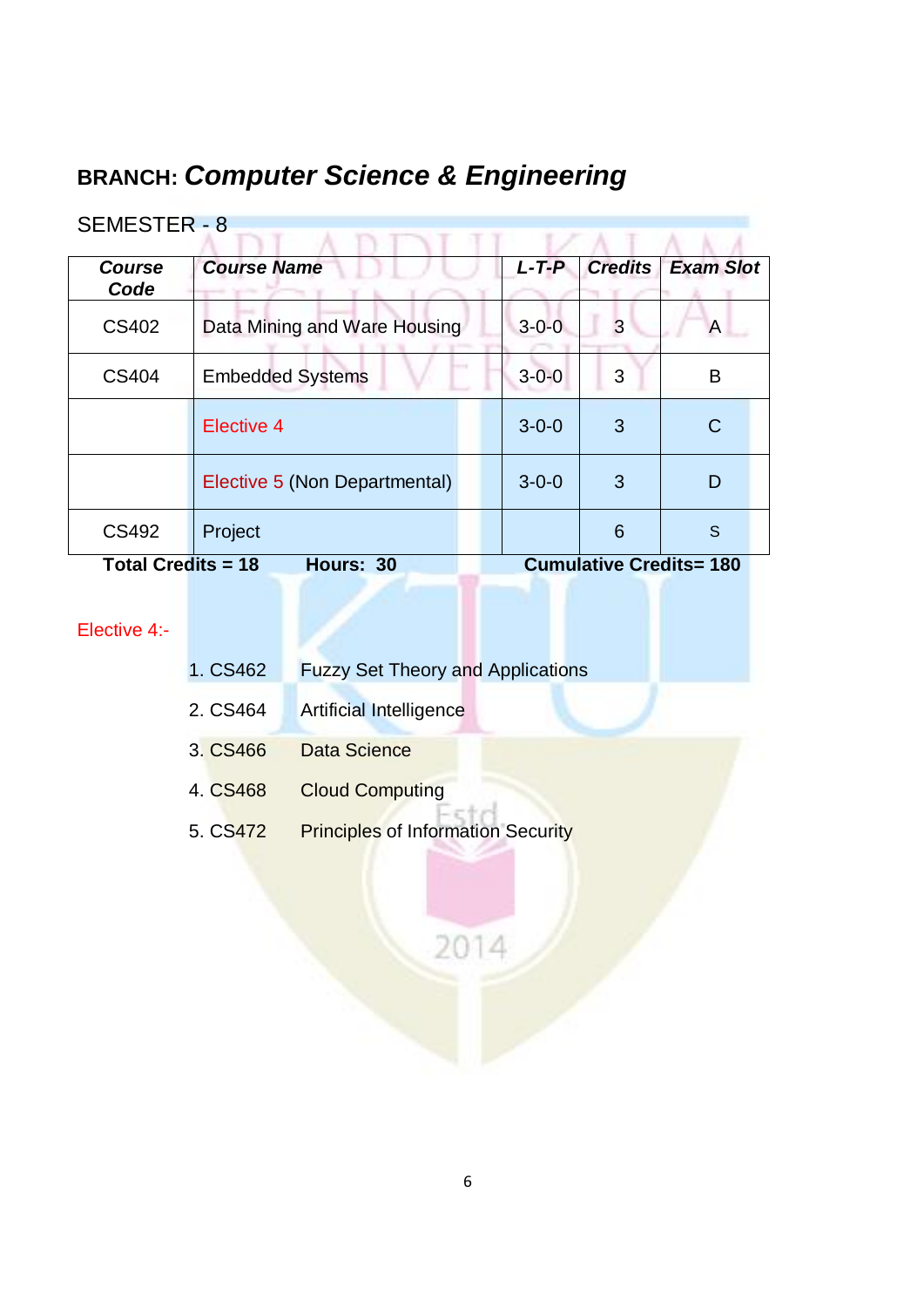#### **ELECTIVE 5 (NON DEPARTMENTAL ELECTIVE COURSES)**

*(Note:- If a student has studied or chosen the elective course given within the brackets then the corresponding ND elective cannot be chosen)*

- 1. AO482 FLIGHT AGAIST GRAVITY
- 2. AE482 INDUSTRIAL INSTRUMENTATION
- 3. AE484 INSTRUMENTATION SYSTEM DESIGN
- 4. AU486 NOISE, VIBRATION AND HARSHNESS
- 5. BM482 BIOMEDICAL INSTRUMENTATION
- 6. BM484 MEDICAL IMAGING & IMAGE PROCESSING TECHNIQUES
- 7. BT461 DESIGN OF BIOLOGICAL WASTE WATER SYSTEMS
- 8. BT362 SUSTAINABLE ENERGY PROCESSES
- 9. CH482 PROCESS UTILITIES AND PIPE LINE DESIGN
- 10. CH484 FUEL CELL TECHNOLOGY
- 11. CE482 ENVIRONMENTAL IMPACT ASSESSMENT
- 12. CE484 APPLIED EARTH SYSTEMS
- 13. CE486 GEO INFORMATICS FOR INFRASTRUCTURE MANAGEMENT
- 14. CE488 DISASTER MANAGEMENT
- 15. CE494 ENVIRONMENT HEALTH AND SAFETY
- 16. EE482 ENERGY MANAGEMENT AND AUDITING
- 17. EE484 CONTROL SYSTEMS
- 18. EE486 SOFT COMPUTING (CS 361 SOFT COMPUTING)
- 19. EE488 INDUSTRIAL AUTOMATION
- 20. EE494 INSTRUMENTATION SYSTEMS
- 21. EC482 BIOMEDICAL ENGINEERING
- 22. FT482 FOOD PROCESS ENGINEERING
- 23. FT484 FOOD STORAGE ENGINEERING